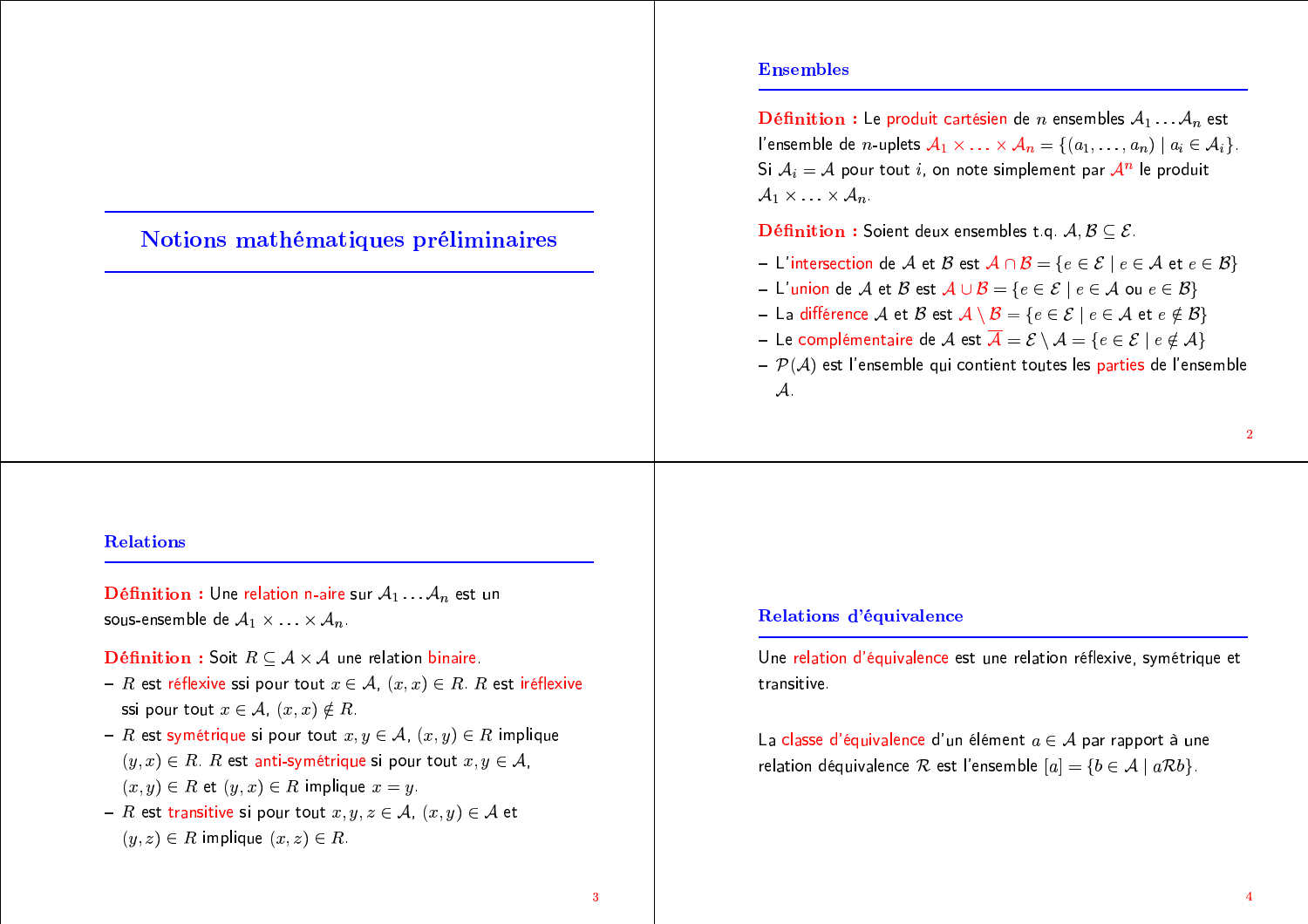### **Congruences**

Une relation d'équivalence  $R$  est une congruence par rapport à une fonction *n*-aire f ssi pour tout  $n > 0$ , pour tout  $a_1, \ldots, a_n$  et pour tout  $b_1, \ldots, b_n$ 

 $a_1 \mathcal{R} b_1$  et ... et  $a_n \mathcal{R} b_n$  implique  $f(a_1, \ldots, a_n) \mathcal{R} f(b_1, \ldots, b_n)$ 

## **Composition de relations**

**Définition** : Si  $\mathcal{R} \subset \mathcal{A} \times \mathcal{B}$  et  $\mathcal{S} \subset \mathcal{B} \times \mathcal{C}$ , alors la composition de S avec R est une relation dans  $A \times C$  t.g.  $S \circ \mathcal{R} = \{(x, y) \in \mathcal{A} \times \mathcal{C} \mid \exists z \in \mathcal{B} (x, z) \in \mathcal{R} \text{ et } (z, y) \in \mathcal{S}\}.$ 

 $6<sup>1</sup>$ 

## **Fonctions**

**Définition :** Une fonction f entre deux ensembles  $A$  et  $B$ , notée  $f: \mathcal{A} \to \mathcal{B}$ , est une relation sur  $\mathcal{A} \times \mathcal{B}$  t.g. pour tout  $x, y, z$  si  $(x, y) \in f$  et  $(x, z) \in f$ , alors  $y = z$ .

**Notation :** On écrit  $f(x)$  pour dénoter l'unique élément y t.q.  $(x, y) \in f$  et  $f(\mathcal{C}) = \{y \in \mathcal{B} \mid \exists x \in \mathcal{C}, f(x) = y\}.$ 

On note  $id_A$  la fonction identité sur A donnée par  $id_A(x) = x$ .

**Définition :** Soit  $f : A \rightarrow B$  une fonction.

- Le domaine de  $f$  est  $Dom(f) = \{x \in A \mid \exists y \in B, (x, y) \in f\}$
- L'image de f est  $Im(f) = \{y \in \mathcal{B} \mid \exists x \in \mathcal{A}, (x, y) \in f\}$
- L'inverse de  $f$  est  $f^{-1} = \{(y, x) \in \mathcal{B} \times \mathcal{A} \mid (x, y) \in f\}$

**Composition de fonctions** 

#### Définition:

- La composition de  $f : \mathcal{B} \to \mathcal{C}$  avec  $q : \mathcal{A} \to \mathcal{B}$  est la fonction  $f \circ q : \mathcal{A} \to \mathcal{C}$ , où  $f \circ q(x) = f(q(x))$ .
- La n-composition de f avec elle-même, notée  $f^n$ , est défini par récurrence sur  $n$  :

- Si 
$$
n = 0
$$
, alors  $f^0 = id$ 

- Si  $n > 0$ , alors  $f^n = f \circ f^{n-1}$ 

**Exercice :** Soit  $n > 0$ . Montrer que  $f^n = f^{n-1} \circ f$ .

 $5^{\circ}$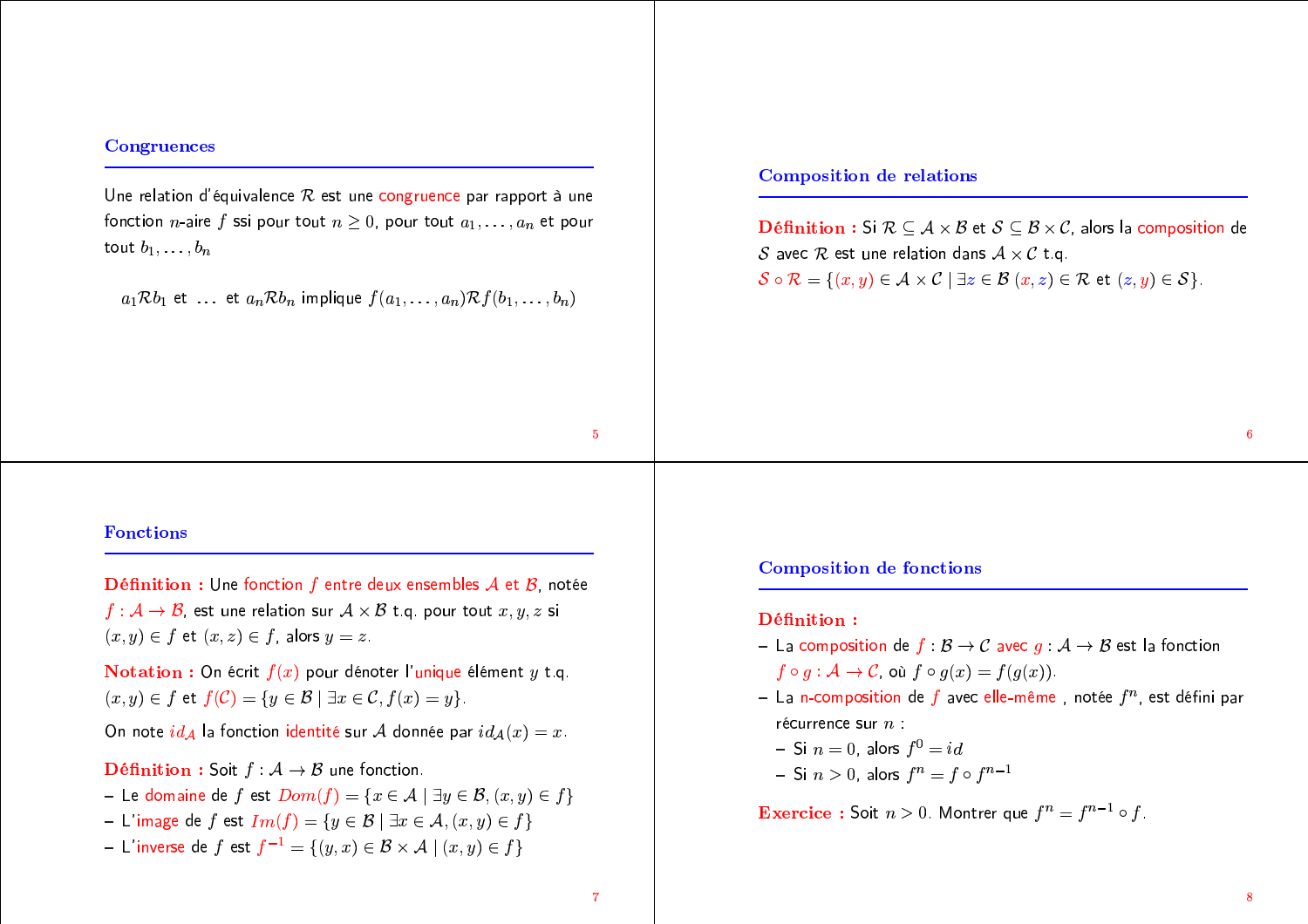## Propriétés des fonctions

**Définition :** Une fonction  $f : A \rightarrow B$  est injective ssi pour tout  $x, y \in A$ ,  $f(x) = f(y)$  implique  $x = y$ .

**Définition :** Une fonction  $f : A \rightarrow B$  est surjective ssi pour tout  $y \in \mathcal{B}$  il existe  $x \in \mathcal{A}$  tel que  $f(x) = y$ .

Définition : Une fonction est bijective ssi elle est injective et surjective.

### Préordres, ordres

#### Définition:

- Un préordre est une relation réflexive et transitive.
- Un ordre ou ordre partiel est une relation réflexive, anti-symétrique et transitive.

## Notation :  $\geq$

Définition : Un ordre strict est une relation iréflexive et transitive.

### Notation :  $>$

Définition : Un ordre strict est bien fondé ssi il n'existe aucune chaîne de la forme  $a_0 > a_1 > a_2 > \ldots$ 

9

## L'ordre produit

On considère le produit cartésien de n ensembles  $A_1 \dots A_n$ .

Si chaque  $A_i$  est muni d'un ordre strict  $\succ_i$ , alors l'ordre produit est défini par

 $(a_1, \ldots, a_n) \succ_{\times} (b_1, \ldots, b_n)$  ssi  $a_i \succ_i b_i$  pour tout  $i = 1 \ldots n$ 

**Lemme :** La rélation  $\succ_{\times}$  est bien fondée ssi chaque relation  $\succ_i$ est bien fondée.

## L'ordre lexicographique

Soit  $>_{A_i}$  un ordre strict sur l'ensemble  $A_i$ .

Ordre lexicographique sur le produit de 2 ensembles :

$$
(x,y) >_{lex} (x',y') \text{ ssi } (x >_{A_1} x') \text{ ou } (x = x' \text{ et } y >_{A_2} y')
$$

### **Exemple**:

 $(4, "abc") >_{lex} (3, "abc") >_{lex} (2, "abcde") >_{lex} (2, "bcde") >_{lex}$  $(2, "e")>_{lex}(1, "e")>_{lex}(0, \epsilon)$ 

 $10$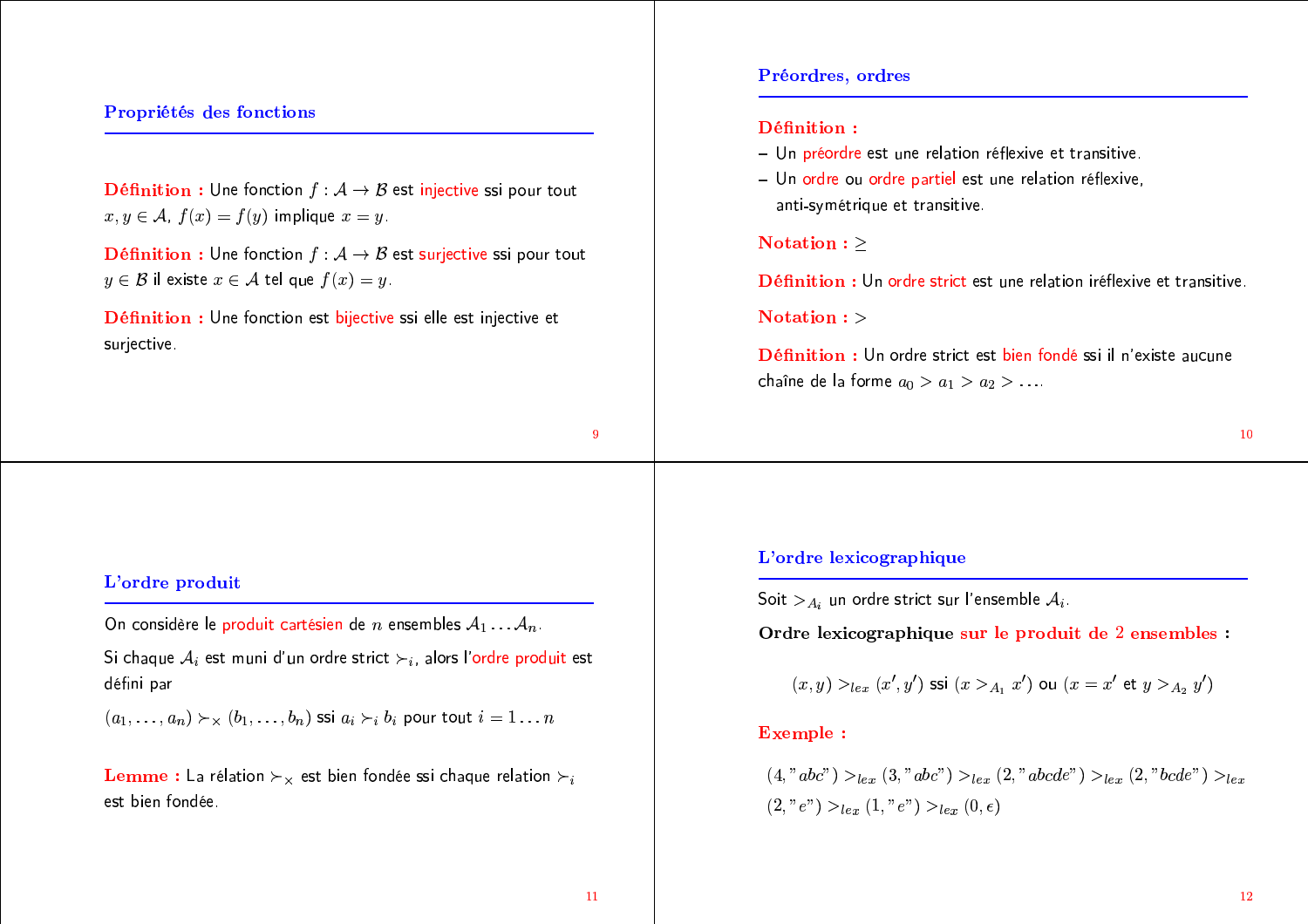## Ordre lexicographique (cas général)

Si chaque  $A_i$  est muni d'un ordre strict  $\succ_i$ , alors l'ordre lexicographique est défini par

 $a_1 \succ_{A_1}^{lex} b_1$  ssi  $a_1 \succ_1 b_1$  $(a_1, \ldots, a_n) \succ_{A_1 \times \ldots \times A_n}^{lex} (b_1, \ldots, b_n)$  ssi  $(a_1 \succ_1 b_1)$  ou  $a_1 \sim_1 b_1$  et  $(a_2, \ldots, a_n) \succ_{A_2}^{lex} (b_2, \ldots, b_n)$ 

**Théorème :** Tout préordre  $\succ_{A_i}$  est bien fondé ssi le préordre lexicographique  $\succ_{A_1 \times ... \times A_n}^{lex}$  est bien fondé.

13

#### Avertissement :  $\succ^{lex}_{A_1 \times ... \times A_n}$  n'est pas l'ordre du dictionaire!! **Exemple:**  $Acknowledron(0, n)$  $=$   $n+1$  $=$  Ackerman(m, 1)  $Ackerman(m+1,0)$

 $Ackerman(m+1,n+1) = Ackerman(m,Ackerman(m+1,n))$ 

#### 14

## Ordres multi-ensembles

Soit  $A$  un ensemble. Un multi-ensemble de base  $A$  est une fonction  $\mathcal{M} : \mathcal{A} \to \mathbb{N}$ .

Le multi-ensemble M est fini si  $M(x) > 0$  seulement pour un nombre fini d'éléments de  $A$ .

Notation :  ${a, a, b}$ .

Soient M et N deux multi-ensembles. Le multi-ensemble union est définie par  $\mathcal{M} \oplus \mathcal{N}(a) = \mathcal{M}(a) + \mathcal{N}(a)$ .

## **Ordres multi-ensembles**

Soit  $\succ$  un ordre strict. La relation  $\succ_{mul}$  associée est donnée par la fermeture transitive de la relation  $\succ_{mul}^1$ :

 $\mathcal{M} \oplus \{x\} \succ_{mnl}^1 \mathcal{M} \oplus \{y_1, \ldots, y_n\}$ , où  $n \geq 0$  et  $\forall i, x \succ y_i$ .

**Exemple :**  $\{5, 3, 1, 1\}$   $\succ_{mul}$   $\{4, 3, 3, 1\}$ .

**Exercice :** Si  $\succ$  est un ordre strict, alors  $\succ_{mul}$  est un ordre strict.

Théorème : Soit  $\succ$  un ordre strict sur A, alors  $\succ$  est bien fondé ssi  $\succ_{mul}$  est bien fondé.